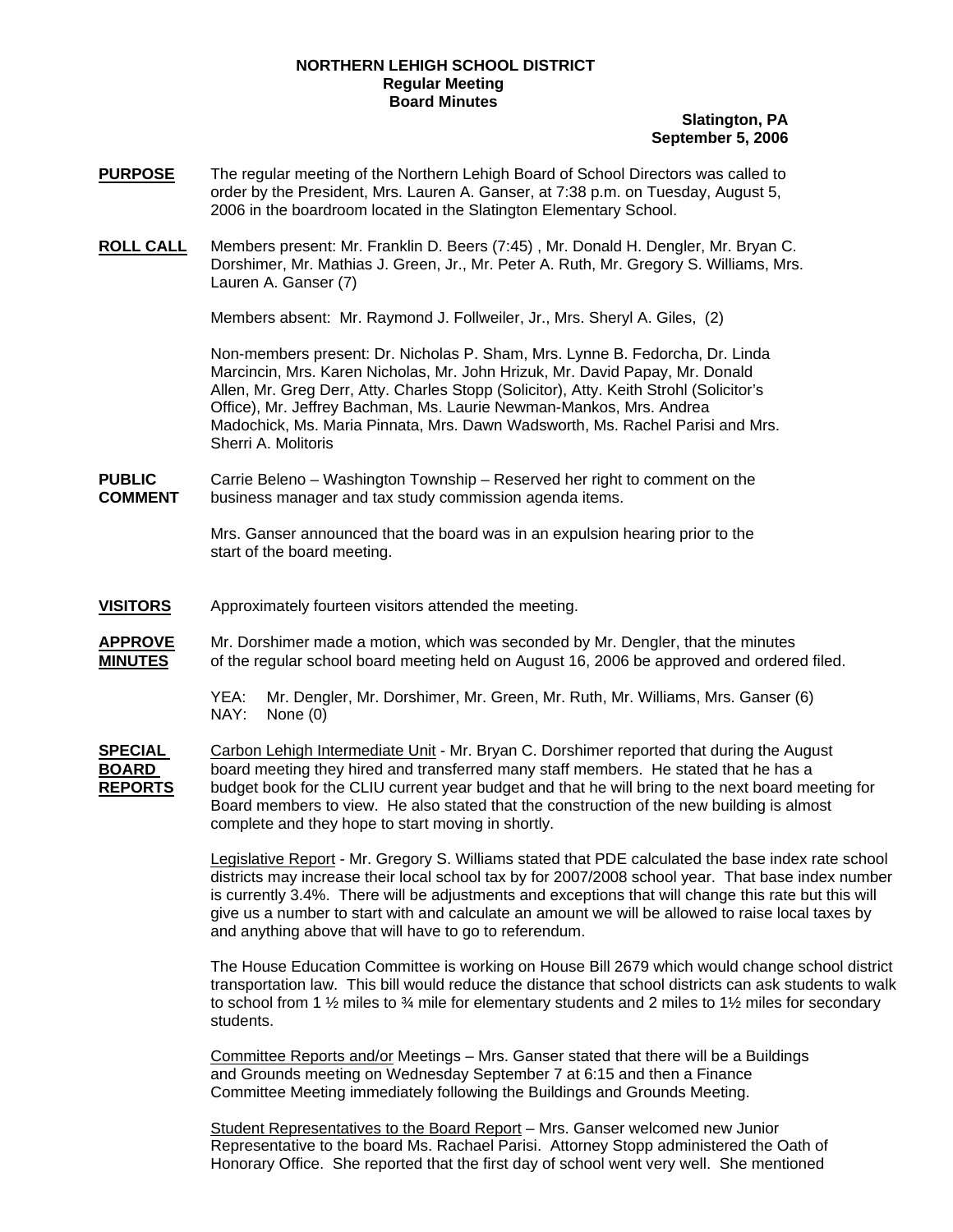that Student Council will be sworn in on Friday and that there is a home football game Friday night.

Solicitor's Report - Attorney Charles Stopp reported on the issue of the House Bill #2679 and that this is a reoccurring issue concerning transporting of students.

 Keith Strohl reported on the Real Estate Transfer Tax resolution that is on the agenda to be voted on this evening. Act 40 of 2005 passed recently and amended certain provisions on the Local Real Estate Transfer section of our Pennsylvania code. The resolution the board will be voting on will put our resolution in line with the new section of the Pennsylvania Code.

Superintendent's Report - Dr. Nicholas P. Sham, Sr.

Dr. Sham welcomed Rachel Parisi.

Rough Draft of the 2006-2007 District Goals were distributed to all board members and explained by Dr. Sham.

Dr. Sham asked for volunteers to be members of a committee to review the feasibility study and make a recommendation on the renovations of Slatington Elementary/Middle School to the entire Northern Lehigh School District Board of Education. Interested persons should contact Mrs. Molitoris to be placed on the committee. He is hoping to have a recommendation from this committee by this December.

He mentioned that on the addendum is a motion for the approval of an interim High School Principal.

Mrs. Dawn Wadsworth and Ms. Maria Pinnata, school psychologists and members of Act 93 group, were introduced and will now be a part of our regular monthly board meetings.

He thanked the entire school district staff for the wonderful job they did on the first day of school.

Mrs. Lynne Sechler talked about the Education Foundation and how they came into existence from the strategic plan of the school district. She talked about the donations received and funds raised to date for the building of the new science lab. The Education Foundation contracted with Architectural Studios to produce the drawings for the new lab. Mr. Bob Cox presented the board with the architectural drawings of the new facility and he further explained the drawings and some of the features that have been developed for the new Science Lab at the High School.

Dr. Sham read a letter from Classroom Arts Project (CAP) which honored only 3 teachers out of 100 with the CAP Citation of Merit. We are pleased to announce that our art teacher Mrs. Mary Ann Mattiola was a recipient. She will be nominated to the US Department of Education as a potential national model for her ability to integrate the arts into academic areas.

Executive "Following some of the interviews held in July and August, brief executive sessions were Sessions held in the Northern Lehigh Central Office pertaining to the Act 93 negotiations and other time sensitive personnel issues. Also on August 30, an executive session was held in order to discuss pertinent personnel vacancies and to update the board on the status of teacher negotiations. Due to the nature of these issues it was imperative to hold such meetings to insure efficient operating procedures for the district. All of these meetings were within the guidelines required and set forth by PSBA to warrant calling an executive session." My sincere appreciation to the Board Members, staff and Dr. Sham who have been able to participate in these sessions. Your time and dedication truly shows that you care.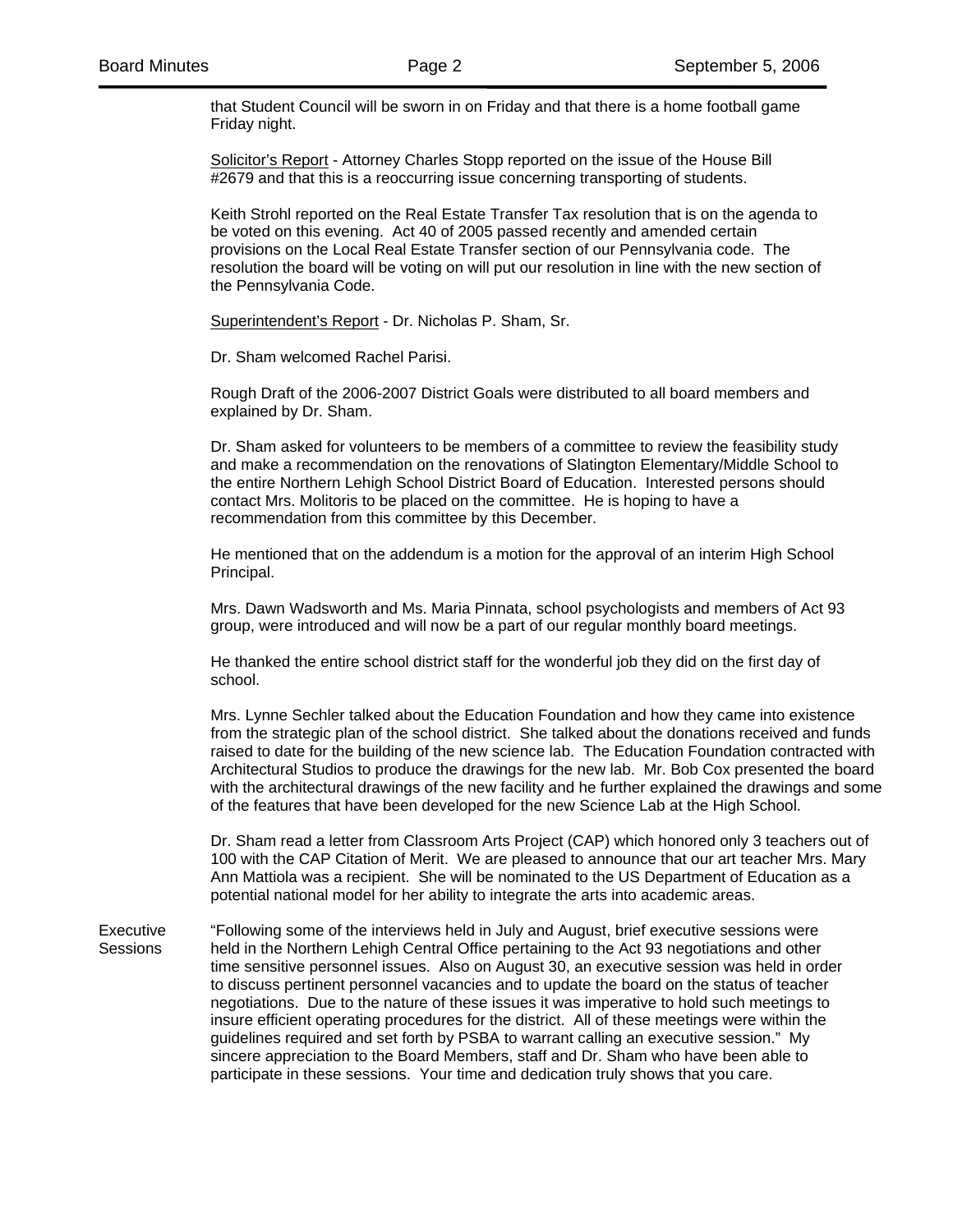**PERSONNEL** Mr. Green made a motion, which was seconded by Mr. Williams, that the Board of Education

|                                                    | approves the following Personnel items:                                                                                                                                                                   |                                                                                                                       |                                                                                                                                                                     |  |
|----------------------------------------------------|-----------------------------------------------------------------------------------------------------------------------------------------------------------------------------------------------------------|-----------------------------------------------------------------------------------------------------------------------|---------------------------------------------------------------------------------------------------------------------------------------------------------------------|--|
| Nomination<br>for<br>Appointment -<br>Professional | Cindy Frey<br>Assignment:                                                                                                                                                                                 | <b>Temporary Professional Employee</b><br>resigned.                                                                   | Title I Reading Teacher replacing Tammy Brown who has<br>\$38,500* (Step 1 Bachelors + 24 on the 2005-2006 CBA                                                      |  |
|                                                    | Salary:                                                                                                                                                                                                   | Salary Schedule)                                                                                                      |                                                                                                                                                                     |  |
|                                                    | <b>Effective Date:</b>                                                                                                                                                                                    | Upon Release from Current School District                                                                             |                                                                                                                                                                     |  |
|                                                    | Christina Carmody<br>Assignment:<br>Salary:                                                                                                                                                               | <b>Temporary Professional Employee</b><br>Salary Schedule)                                                            | 2 <sup>nd</sup> Grade replacing Laurie Nissen-Mott who resigned.<br>\$38,000* (Step 1 Bachelors on the 2005-2006 CBA                                                |  |
|                                                    | <b>Effective Date:</b>                                                                                                                                                                                    | August 31, 2006                                                                                                       |                                                                                                                                                                     |  |
|                                                    | Deanna Quay<br>Assignment:                                                                                                                                                                                | <b>Temporary Professional Employee</b><br>resigned.                                                                   | High School Chemistry Teacher replacing Lisa Schael who                                                                                                             |  |
|                                                    | Salary:                                                                                                                                                                                                   | Schedule)                                                                                                             | \$41,700* (Step 3 Doctorate on the 2005-2006 CBA Salary                                                                                                             |  |
|                                                    | <b>Effective Date:</b>                                                                                                                                                                                    | August 23, 2006                                                                                                       |                                                                                                                                                                     |  |
|                                                    | *Last year's salaries will apply until a new Collective Bargaining Agreement is approved.                                                                                                                 |                                                                                                                       |                                                                                                                                                                     |  |
| Non-<br>Professional                               | Dawne Beidleman<br>Assignment:                                                                                                                                                                            | High School Special Education Aide replacing                                                                          |                                                                                                                                                                     |  |
|                                                    | Salary:                                                                                                                                                                                                   | Kathleen Leadbetter who resigned.<br>\$9.59 Per Hour/6 1/2 Hrs. Per Day/5 Days Per Week<br>(2006-2007 ESSA Agreement) |                                                                                                                                                                     |  |
|                                                    | Effective:                                                                                                                                                                                                | September 6, 2006                                                                                                     |                                                                                                                                                                     |  |
| Resignations -<br>Laurie<br>Nissen-Mott            | Accept the resignation of Laurie Nissen-Mott from her position as Second Grade Teacher<br>at Peters Elementary School effective 60 days from August 16, 2006 or as soon as a<br>replacement can be found. |                                                                                                                       |                                                                                                                                                                     |  |
| SADD -<br>Eric Schmidt                             | Accept the resignation of Eric Schmidt as High School SADD Advisor for the 2006-<br>2007 school year.                                                                                                     |                                                                                                                       |                                                                                                                                                                     |  |
| James<br>Fenstermaker                              | Accept the resignation of James Festermaker from his position as High School Special<br>Education Aide effective June 26, 2006.                                                                           |                                                                                                                       |                                                                                                                                                                     |  |
| <b>Crystal Garrity</b>                             | Accept the resignation of Crystal Garrity from her position as cook's helper at Slatington<br>Elementary School effective August 7, 2006.                                                                 |                                                                                                                       |                                                                                                                                                                     |  |
| Co-Curricular                                      | Assistant Boys Soccer Coach                                                                                                                                                                               |                                                                                                                       | Mike Lehtonen \$2,575.75*                                                                                                                                           |  |
| Appointments<br>2006-2007                          | *Last year's rates will apply until a new Collective Bargaining Agreement is approved.                                                                                                                    |                                                                                                                       |                                                                                                                                                                     |  |
| <b>FMLA</b><br>Employee                            |                                                                                                                                                                                                           |                                                                                                                       | Approve the request of employee #215, district clerical employee, to take a 12-week<br>Family Medical Leave of Absence, effective August 9, 2006 and continuing for |  |

#215 approximately 8 weeks with an anticipated return date of October 4, 2006.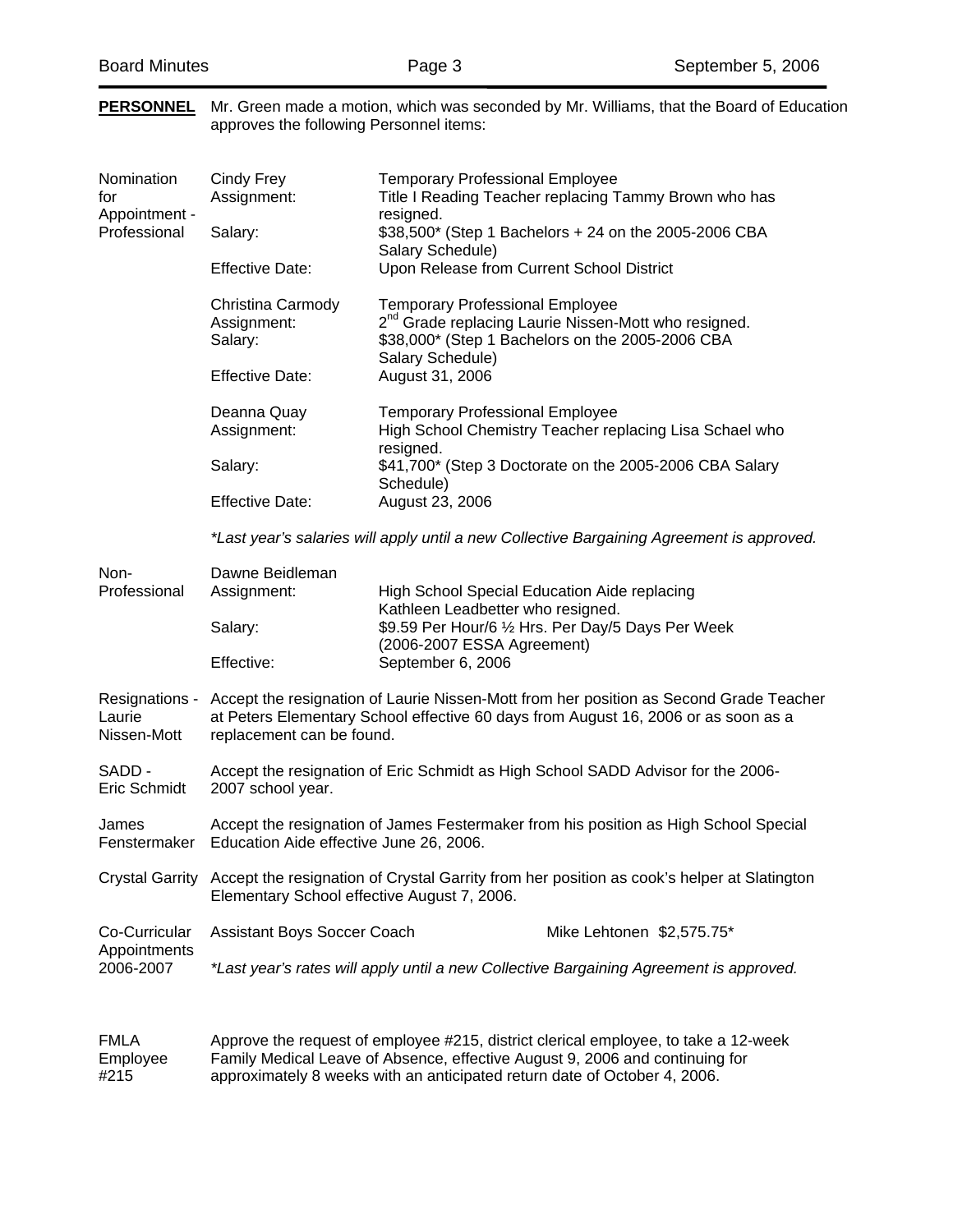| Salary<br>Adjustments                                        | Acknowledge the following teachers who have completed the requirements per the<br>Collective Bargaining Agreement that would entitle them to a salary increase for the 2006-<br>2007 school year:                                                                                                                                                                                                   |  |  |  |  |
|--------------------------------------------------------------|-----------------------------------------------------------------------------------------------------------------------------------------------------------------------------------------------------------------------------------------------------------------------------------------------------------------------------------------------------------------------------------------------------|--|--|--|--|
|                                                              | Kristin Skinker<br>From:<br>Step 3B<br>Step $3B + 24$ <sup>*</sup><br>To:                                                                                                                                                                                                                                                                                                                           |  |  |  |  |
|                                                              | Michael Lehtonen<br>From:<br>Step 4B<br>Step $4B + 24*$<br>To:                                                                                                                                                                                                                                                                                                                                      |  |  |  |  |
|                                                              | * This salary adjustment represents a lateral move from Bachelors to Bachelors + 24 on the 2005-<br>2006 Collective Bargaining pay schedule. They will not move to the next step until a new<br>Collective Bargaining Agreement is approved.                                                                                                                                                        |  |  |  |  |
| <b>Child Rearing</b><br>Leave of<br>Absence -<br>Empl. #5015 | Approve the request of employee #5015 to take a childrearing leave of absence.<br>Beginning on or about October 13, 2006 she will use her six weeks of sick days and is<br>requesting an unpaid leave for the remainder of the first semester of the 2006-2007 school<br>year. She plans on returning to her teaching position on January 24, 2007.                                                 |  |  |  |  |
| Interim High<br>School<br>Principal                          | Authorize the administration to contract with Constance Mazza as interim high school principal<br>at a per diem rate of \$308.00 per day beginning on September 12, 2006 and for a period of<br>approximately 23 days or until appropriate full time administration is in place.                                                                                                                    |  |  |  |  |
| Salary<br>Adjustments                                        | Acknowledge the following teacher who has completed the requirements per the<br>Collective Bargaining Agreement that would entitle her to a salary increase for the<br>2006-2007 school year:                                                                                                                                                                                                       |  |  |  |  |
|                                                              | Diane Saeger<br>From:<br>$Step 3B + 24$<br>To:<br>Step 3M                                                                                                                                                                                                                                                                                                                                           |  |  |  |  |
|                                                              | * This salary adjustment represents a lateral move from Bachelors + 24 to Masters on the<br>2005-2006 Collective Bargaining pay schedule. She will not move to the next step until a new<br>Collective Bargaining Agreement is approved.                                                                                                                                                            |  |  |  |  |
|                                                              | YEA:<br>Mr. Beers, Mr. Dengler, Mr. Dorshimer, Mr. Green, Mr. Ruth, Mr. Williams,<br>Mrs. Ganser (7)<br>NAY: None (0)                                                                                                                                                                                                                                                                               |  |  |  |  |
| Substitute<br>Teacher<br>Caller -<br>Kay Rau                 | Mr. Green made a motion that was seconded by Mrs. Williams that the Board of Education<br>approve to employ Kay Rau as an independent contractor for the purpose of calling<br>substitutes for the 2006-2007 school year at a stipend of \$7,500.00. It is also<br>recommended to authorize the superintendent to execute an agreement between the<br>Northern Lehigh School District and Mrs. Rau. |  |  |  |  |
|                                                              | Mr. Dorshimer questioned if in the contract there are specific hours listed that the staff<br>may contract sub caller to report off.                                                                                                                                                                                                                                                                |  |  |  |  |
|                                                              | Dr. Sham told him that the information is outlined in the guidelines given to the teachers<br>and staff on procedures for calling off.                                                                                                                                                                                                                                                              |  |  |  |  |
|                                                              | Mr. Dorshimer asked if it is in the job description.                                                                                                                                                                                                                                                                                                                                                |  |  |  |  |
|                                                              | Dr. Sham said it is listed in the guidelines given to the staff instructing them on<br>procedures when calling off. He also said that it can be added to the job description.                                                                                                                                                                                                                       |  |  |  |  |
|                                                              | Mr. Dorshimer said that he would like those hours listed in the job description.                                                                                                                                                                                                                                                                                                                    |  |  |  |  |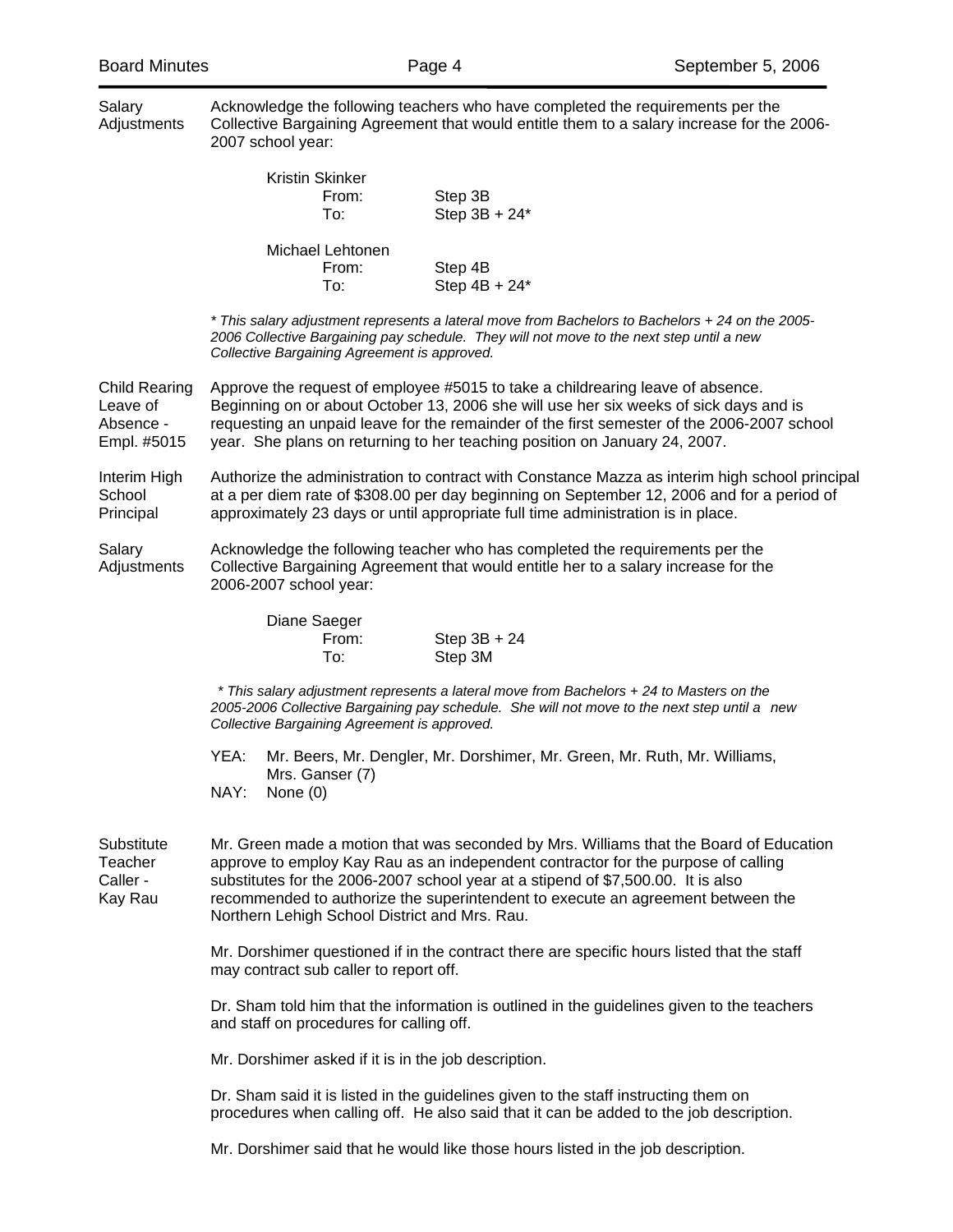Dr. Sham advised the board members that he would get them a copy of the sub callers job description.

Mr. Ruth questioned since this is an independent contracted position and this person is an employee of the school district, will they receive a separate check and will they be issued a 1099 at the end of the year and that this is not part of the regular employees salary.

Dr. Sham stated that he is not a business manager and he could not answer that question.

Mrs. Rehrig from the audience said that in the past the sub caller was an independent contractor but was paid through our payroll system and they were not given a 1099 at the end of the school year.

Mrs. Molitoris stated that prior to the business manager's departure she had a conversation with her and was told that the sub callers position should be a 1099 contracted position.

Dr. Sham said that he would look into this and contact the prior business manager and see if the position should be a 1099 contracted position and if it should be then we will make it that and issue a 1099 at the end of the year.

Mr. Dorshimer asked the solicitor what is the school district liability if something goes awry when the person we are voting on is also a school district employee.

Attorney Stopp informed the board that the IRS has rules of what classifies someone as an independent contractor. He stated that sometimes those rules are blurred when the independent contractor is also an employee. It is easier if you have a service, not employee related. Suggested that the school district should develop a contract that isolates the variables and establishes the legal relationship as an independent contractor and not an employee.

Dr. Sham instructed Attorney Stopp to develop a contract for this position.

Attorney Stopp said that as an independent contractor, and the rules the IRS has, the money earned is not subject to withholdings, but from a worker comp stand point, if the person is deemed to be in that fuzzy area and an injury occurs and an employee status is found to exist, the individual could be eligible for workers comp. He went on to say that it is possible to be an employee and an independent contractor for the school district. The lines will have to be drawn between hours and times associated for the independent contractor that does not overlap with regular work day schedule.

Mr. Ruth asked if we received any outside applications for this position.

Dr. Sham said that he explained this to the entire board that there were other applications.

Mr. Ruth said he was curious why we didn't use any other tax payer that would like to have had the position.

Dr. Sham said that he also explained that to the entire board during an executive session and that his recommendation was because this person has an association with the school district, has knowledge of the school schedules, knowledge of people in the district and because of these reasons she would be the best logical choice for this position. He received agreement from the board during executive session to place this name on the agenda.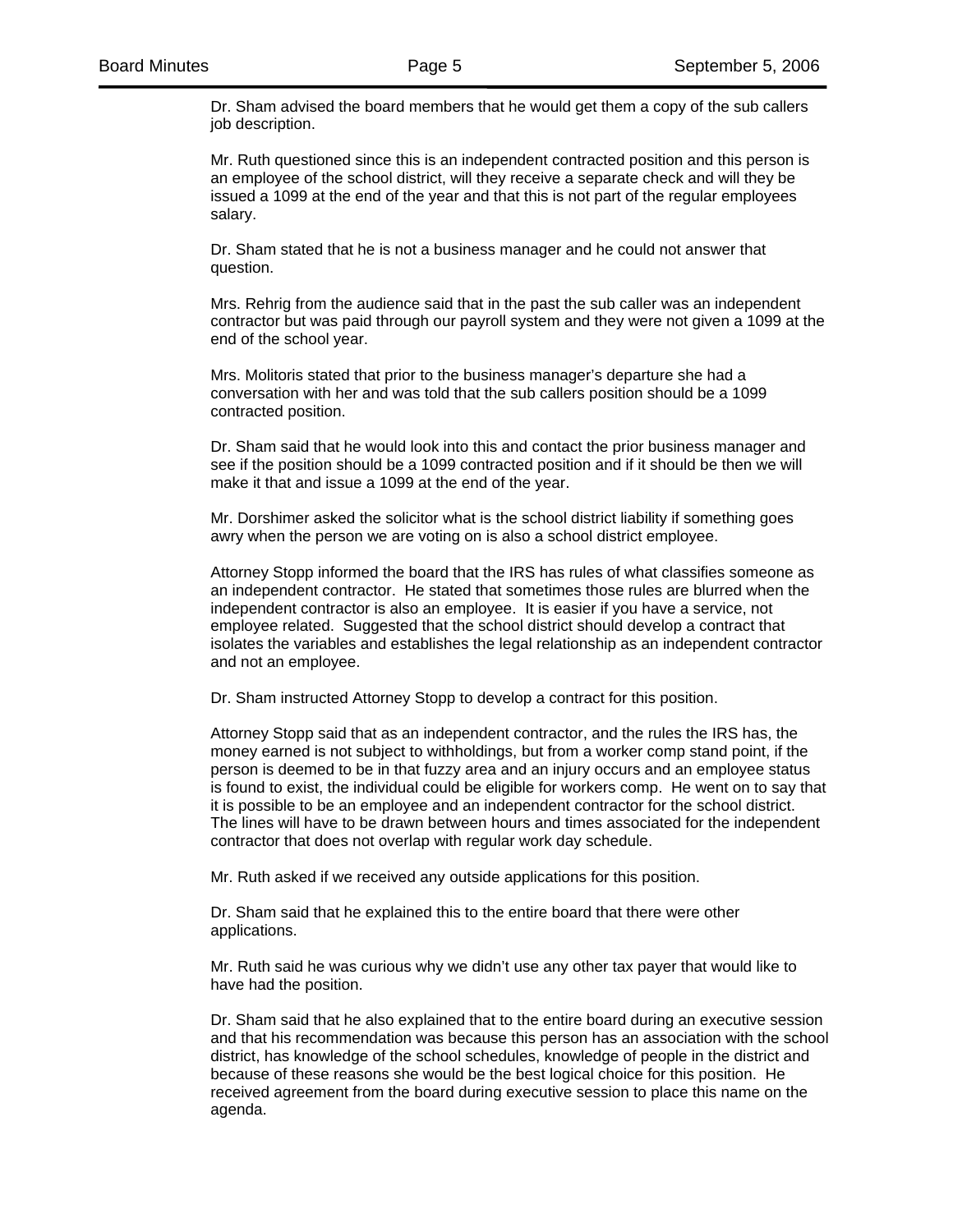Mrs. Ganser called for a vote.

## **Roll Call:**

 YEA: Mr. Dengler, Mr. Dorshimer, Mr. Green, Mr. Williams, Mrs. Ganser (5) NAY: Mr. Beers, Mr. Ruth (2)

## **Motion Carried.**

Contracted Mr. Dengler made a motion, which was seconded by Mr. Green to authorize the Service - administration to contract with Christine Stafford for additional business manager services Chris Stafford beyond September 17, 2006 at a per diem rate of \$298.00.

> Mr. Williams questioned when we contracted with Mr. Geiger it was at an hourly rate and why this is at a per diem rate when she has another job and the possibility of her coming in for an entire work day would be unlikely.

> Dr. Sham said his assumption is that this is at a per diem rate which would break down to so much per hour. He said it is his assumption but that he has not defined that with her. He went on to say that we do not have a business manager and that tonight we have had questions that have come up that he could not answer. We are going to need her in the time period that we do not have a business manager.

> Mr. Williams stated that he understands that the need is there for her and that he is not bulking about the dollar amount but the wording of the motion as per day versus per hour.

> Dr. Sham said that they can approve this with an addendum that the dollar amount translates into an hourly rate for an 8 hour day. He said that this is not what he has agreed to but what the prior business manager said she wanted. He said that they could also table this and do nothing with it until the next board meeting and hope nothing comes up in the interim.

Amended Mr. Green made a motion, which was seconded by Mr. Williams, that the Board of Motion Education approve to contract with Christine Stafford for additional business manager services beyond September 17, 2006 at a rate of \$37.25 per hour.

> Mr. Dorshimer stated that this district has been through this before when we lost a business manager and had to go several months without one. He has faith in the people that are in the business office right now. They kept us going before and they will keep us going again and he thinks this is just a mute effort.

> Dr. Sham said that he thinks Mr. Dorshimer is wrong. The complexity of the job has changed dramatically and if you decide to vote no that they should be prepared that if things fall through the cracks that they are not going to hold him responsible. If there are things that happen because we do not have a business manager and something goes awry, you are not going to hold the superintendent responsible when you have the opportunity to get professional help and professional advise if they are willing to give it.

Mrs. Ganser asked how we would monitor this, how would she get in and out of the building, and is this only on an as needed basis.

Dr. Sham said she would complete a time sheet , access to the building will have to be taken care of, and it is only on an as needed basis.

**PUBLIC** Donne Kulp – Washington Twsp – She takes issues with the statement from Dr. Sham that **COMMENT** he can not be held accountable for the operations of the school district. Her understanding is that ultimately the superintendent is responsible for anything that happens in the school district. To hear that coming from him is a very irresponsible statement.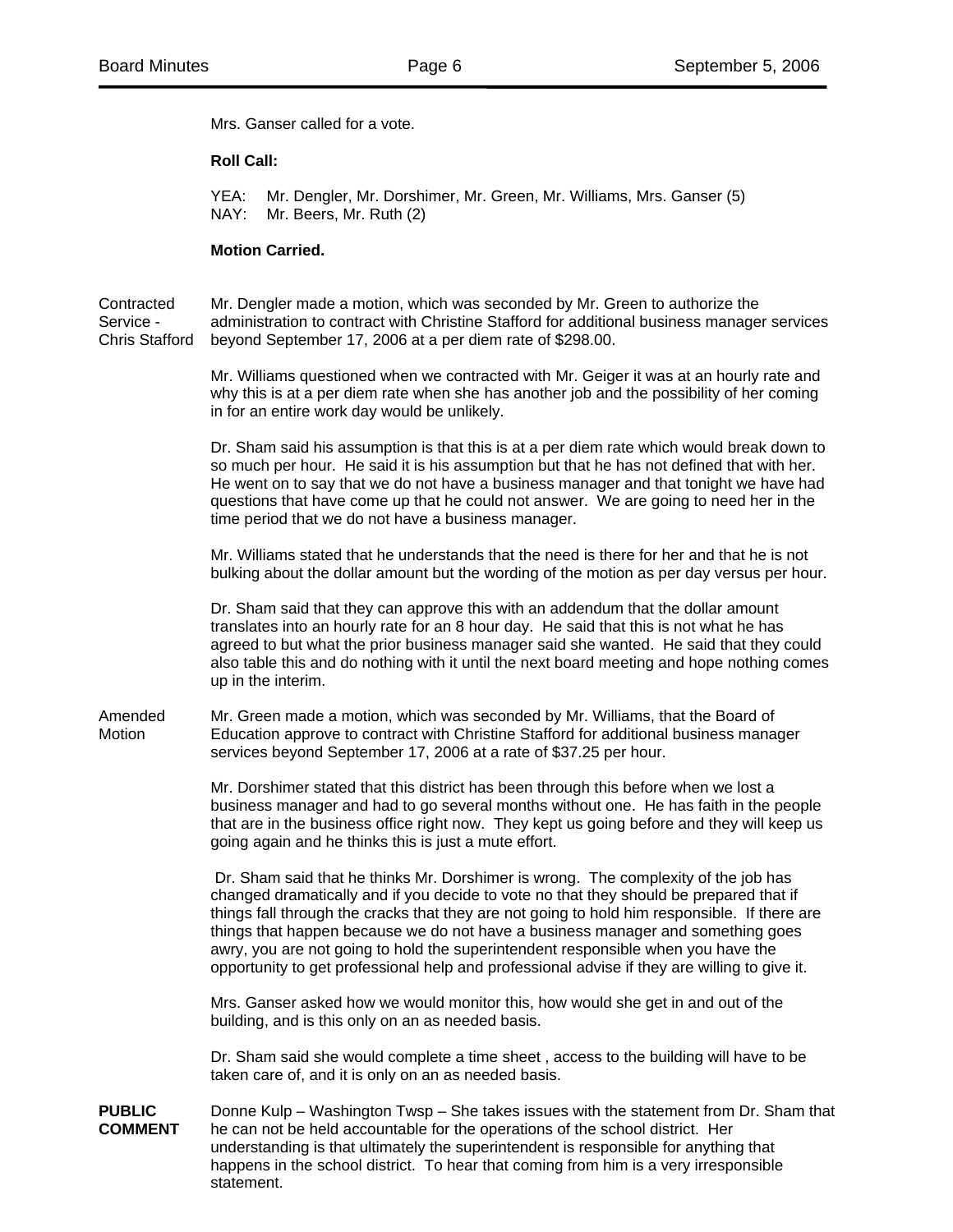Dr. Sham said he will take issue with what she just said. When he said he would not be responsible, there is a difference between legally and ethically. Legally he may be responsible for everything in the district. Ethically without a business manager you can't expect him to have the knowledge needed to be able to handle all the financial aspects of the district. **PUBLIC** Donna Kulp – Washington Twsp – She said that he is ultimately responsible for the **COMMENT** district. Dr. Sham said absolutely, but so is the Board of Education in the decisions they make. Mr. Ruth stated to Dr. Sham that actually the treasurer of the board is responsible. **PUBLIC** Carrie Beleno – Washington Twsp – Said that the board needs to give Christine Stafford **COMMENT** what she needs. You are not in a position to bicker with cents and are we in jeopardy with the state for not having a business manager and not having a tax commission formed and all the implications associated with this. It will not, Mr. Dorshimer, run on its own. Mr. Dorshimer said it did for several months before. **PUBLIC** Carrie Beleno – Washington Twsp said this board, community and schools are not what **COMMENT** they were before and you need to take a good hard look at that. Dr. Sham told Mrs. Beleno that currently we are not in jeopardy of not meeting or following PDE guidelines for financial operations of the district. Is there a possibility that we might miss a deadline that there may be some aspect of the financial operations that

could slip through the cracks because the people here do not have the expertise to be able to do that. Could it happen. Yes it could. Should it happen. We are going to try our best, and we have great folks here that operate in the system, and they have pledged to me as they did in the past, that they are going to do their best.

Mr. Williams told her that later on in the agenda they will be appointing the tax study commission.

Mrs. Ganser said that the advertisement for the business manager position will be ending shortly and we are going to be expedient in trying to full that position in a timely manner. She reiterated what Mr. Dorshimer said in that they have the utmost confidence in the staff that is there. She said that Dr. Sham has told them that the staff is ready and willing to jump in and help and that there are quality people that have learned a lot of things and that they are ready to go the extra mile to help.

Mrs. Ganser called for a vote on the amended motion to authorize the administration to contract Christine Stafford for additional business manager services beyond September 17<sup>th</sup> at an hourly rate of \$37.25 per hour.

# **Roll Call:**

YEA: Mr. Green, Mr. Williams (2) NAY: Mr. Dengler, Mr. Dorshimer, Mr. Ruth, Mr. Beers, Mrs. Ganser (5)

#### **Motion Defeated.**

Dr. Sham informed the board that the Annual Financial Report of the district is due to the Pennsylvania Department of Education and there is nobody within our staff that is able to do the AFR. Christine is the only person who will be able to do the AFR.

Mr. Ruth asked when the AFR is due by.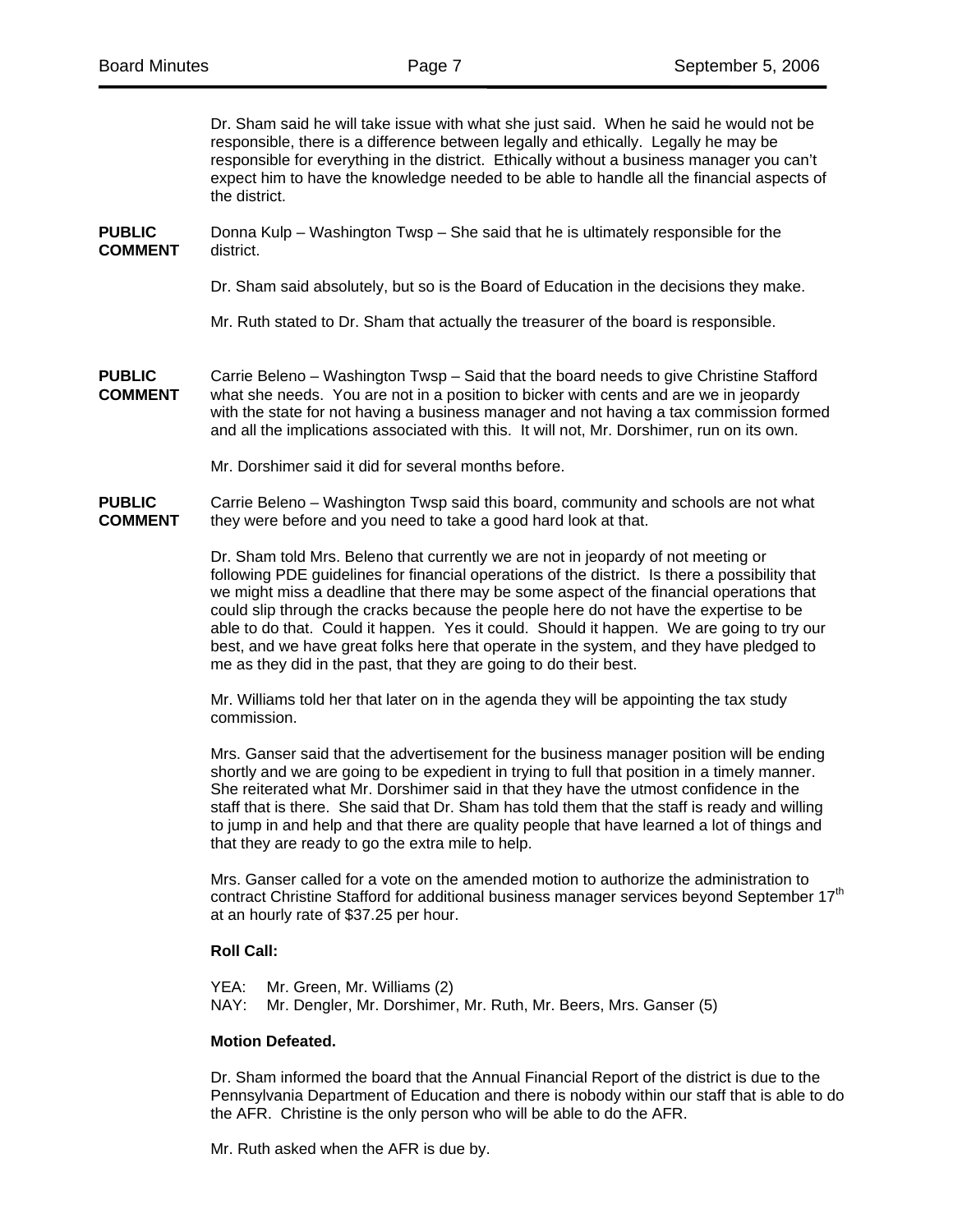Dr. Sham said the AFR is due by October and if we do not submit that report on time, there is a penalty fee of \$300.00 per day for every day that the report is not filed.

Mr. Ruth asked why we are allowing her to be on vacation if we need her here so badly.

Dr. Sham informed him that we do not have all the information needed for the AFR yet. We are waiting.

Mrs. Rehrig said that PDE has not released the AFR yet and therefore can not be completed.

Mr. Ruth said that if the applications end of Friday we can have interviews next week.

Dr. Sham said that if you look at what has happened up to this point in trying to hire a business manager that has the educational financial knowledge, not being an accountant. They need to have knowledge of school finance and they have to be able to do an AFR.

Mr. Ruth asked when Christine Stafford was hired did she do it right away and what kind of school district experience did she have.

Vote-Original Mrs. Ganser called for a vote on the original motion.

# **Roll Call:**

YEA: Mr. Green, Mr. Williams (2) NAY: Mr. Dorshimer, Mr. Ruth, Mr. Beers, Mr. Dengler, Mrs. Ganser (5)

## **Motion Defeated.**

#### **CONFER-ENCES**

Motion

**POLICY** Mr. Dorshimer made a motion, which was seconded by Mr. Beers, that the Board of Education approves the following Policy items:

Second Approve revisions to existing school board policy #323 – Tobacco Use, as presented Reading after second reading.

> Approve revisions to existing school board policy #423 – Tobacco Use, as presented after second reading.

> Approve revisions to existing school board policy #523 – Tobacco Use, as presented after second reading.

Approve revisions to existing school board policy #127 – Assessment of Educational Program, as presented after second reading.

Approve revisions to existing school board policy #130 – Homework, as presented after second reading.

Realty **WHEREAS**, Northern Lehigh School District, Lehigh and Northampton Counties, Transfer Pennsylvania ("School District"), has previously enacted a realty transfer tax and other tax Tax related provisions pursuant to Article XI-D of the Tax Reform Code of 1971; and Resolution

> **WHEREAS**, School District seeks, due to the recent passage of Act 40 of 2005 to update any previous resolutions relating to the realty transfer tax under the Tax Reform Code of 1971 by enacting a new resolution. The passage of this Resolution is primarily to assure all provisions are consistent with the Commonwealth's realty transfer tax, in order to allow the Department of Revenue to take any and all enforcement or collection measures allowed under the new provisions of Act 40 of 2005.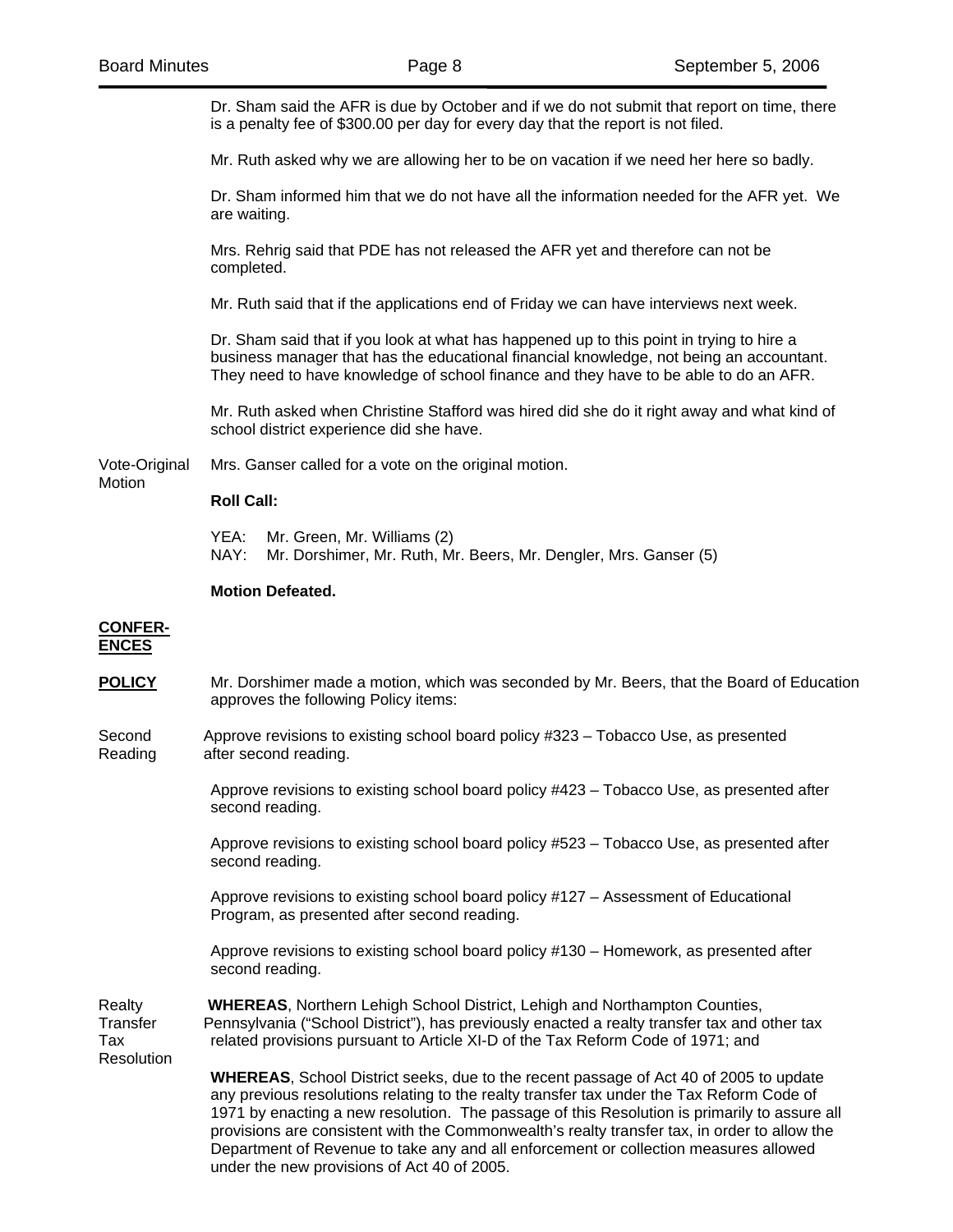**NOW, THEREFORE**, be it resolved by the Northern Lehigh School District, Lehigh and Northampton Counties, Pennsylvania, that:

 **SECTION 1:** Northern Lehigh School District adopts the provisions of Article XI-D of the Tax Reform Code of 1971 and imposes a realty transfer tax as authorized under that Article subject to the rate limitations therein. The tax imposed under this Section shall be at the rate of one percent.

**SECTION 2:** The tax imposed under Section 1 and all applicable interest and penalties shall be administered, collected and enforced under the Act of December 31, 1965 (P.L. 1257, No. 511, as amended, known as "The Local Tax Enabling Act"; provided, that if the correct amount of the tax is not paid by the last date prescribed for timely payment, [Political Subdivision], pursuant to Section 1102-D of the Tax Reform Code of 1971 (71 P.S. 8102-D), authorizes and directs the Department of Revenue of the Commonwealth of Pennsylvania to determine, collect and enforce the tax, interest and penalties.

**SECTION 3:** Any tax imposed under Section 1 that is not paid by the date the tax is due shall bear interest as prescribed for interest on delinquent municipal claims under the Act of May 16, 1923 (P.L. 207, No. 153) (53 P.S. 7101, et seq.), as amended, known as "The Municipal Claims and Tax Liens Act". The interest rate shall be the lesser of the interest rate imposed upon delinquent Commonwealth taxes as provided in Section 806 of the Act of April 9, 1929 (P.L. 343, No. 176) (72 P.S. 806), as amended, known as "The Financial Code", or the maximum interest rate permitted under the Municipal Claims and Tax Liens Act for tax claims.

**SECTION 4:** As of the effective date of this Resolution, all prior Resolutions or part thereof inconsistent herewith are hereby repealed.

**SECTION 5:** The provisions of this resolution shall become effective on the 5<sup>th</sup> day following enactment.

# **RECOMMENDATION … That the Board of Education adopts the above Resolution.**

Non- Approve the request of parents of three students, one in high school, one in middle school Resident and one at Peters Elementary School, who are moving into the district on or before Students September 27, 2006, to enroll in the Northern Lehigh School District to begin the 2006- 2007 school year in accordance with school board policy #202.

> YEA: Mr. Beers, Mr. Dengler, Mr. Dorshimer, Mr. Green, Mr. Ruth, Mr. Williams, Mrs. Ganser (7) NAY: None (0)

**INSTRUC-TION**

**CURRIC-** Mr. Dorshimer made a motion, which was seconded by Mr. Dengler, that the Board of Education **ULUM AND** approves the following Curriculum and Instruction items:

Special Edu- Approve to authorize proper officials to enter into an agreement for one Northwestern Lehigh cation Agree- School District special education student to attend the Northern Lehigh School District ment with in accordance with the promises and covenants contained in the agreement. This agreement NWLSD is effective September 5, 2006 through June 30, 2007.

Induction Approve the following teachers as helping teachers in the Northern Lehigh School District Program Induction Program for the 2006-2007 school year:

| <b>Helping Teacher</b>  | Inductee        | Stipend   |
|-------------------------|-----------------|-----------|
| <b>Bryan Geist</b>      | Abby Bloss      | \$750.00* |
| Linda Brown             | Jamie Hillegass | \$750.00* |
| David Carroll           | Megan Wentz     | \$750.00* |
| Debra Sanek             | Sheryl Hegedus  | \$750.00* |
| <b>Christine Leslie</b> | Deanna Quay     | \$750.00* |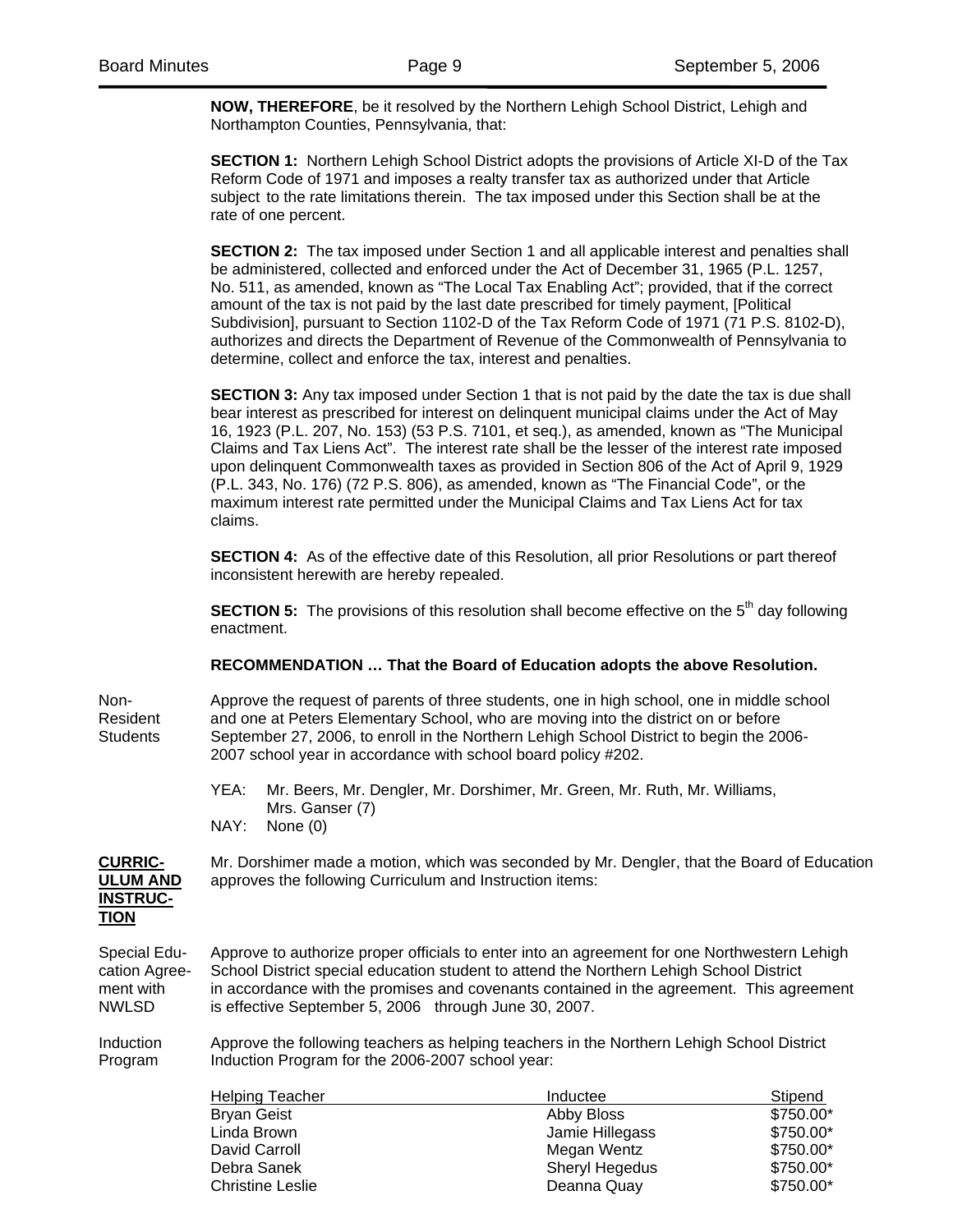|                                                    |                                                                                                                                                                                                                                                                                                                                      | Diane McMullen                | Christina Carmody<br>*Last year's stipend will apply until a new Collective Bargaining Agreement is approved. | \$750.00* |  |  |
|----------------------------------------------------|--------------------------------------------------------------------------------------------------------------------------------------------------------------------------------------------------------------------------------------------------------------------------------------------------------------------------------------|-------------------------------|---------------------------------------------------------------------------------------------------------------|-----------|--|--|
| Induction<br>Program                               | Approve the following teacher as a helping teacher in the Northern Lehigh School District<br>Induction Program for the 2006-2007 school year:                                                                                                                                                                                        |                               |                                                                                                               |           |  |  |
|                                                    |                                                                                                                                                                                                                                                                                                                                      | <b>Helping Teacher</b>        | Inductee                                                                                                      | Stipend   |  |  |
|                                                    | Debra Sanek                                                                                                                                                                                                                                                                                                                          |                               | Cindy Frey<br>*Last year's rates will apply until a new Collective Bargaining Agreement is approved.          | \$750.00* |  |  |
|                                                    | YEA:<br>Mr. Beers, Mr. Dengler, Mr. Dorshimer, Mr. Green, Mr. Ruth, Mr. Williams,<br>Mrs. Ganser (7)                                                                                                                                                                                                                                 |                               |                                                                                                               |           |  |  |
|                                                    | NAY:                                                                                                                                                                                                                                                                                                                                 | None $(0)$                    |                                                                                                               |           |  |  |
| <u>OLD</u><br><b>BUSINESS</b>                      |                                                                                                                                                                                                                                                                                                                                      |                               |                                                                                                               |           |  |  |
| <b>NEW</b><br><b>BUSINESS</b>                      | Mr. Williams made a motion, which was seconded by Mr. Green, that the Board of Education<br>approves the following New Business items:                                                                                                                                                                                               |                               |                                                                                                               |           |  |  |
| Summary<br>Offense<br>Authorizatiion               | Approve to designate and authorize the following administrators to sign summary<br>offense notices for district students for the 2006-2007 school year:                                                                                                                                                                              |                               |                                                                                                               |           |  |  |
|                                                    | Mrs. Karen Nicholas - Peters Elementary Principal<br>Dr. Linda Marcincin - Slatington Elementary Principal<br>Mr. David Papay - Middle School Principal<br>Mrs. Aileen Yadush - High School Principal<br>Mr. Donald Allen - High School/Middle School Assistant Principal<br>Mrs. Jill Chamberlain - High School Assistant Principal |                               |                                                                                                               |           |  |  |
| Agreement<br>LV Drug &<br>Alcohol Unit             | Approve to authorize the superintendent to execute a letter of agreement for the<br>2006-2007 academic year with the Lehigh Valley Drug & Alcohol Intake Unit.<br>The Student Assistance Teams in our school district will use these services.                                                                                       |                               |                                                                                                               |           |  |  |
|                                                    | YEA:<br>NAY:                                                                                                                                                                                                                                                                                                                         | Mrs. Ganser (7)<br>None $(0)$ | Mr. Beers, Mr. Dengler, Mr. Dorshimer, Mr. Green, Mr. Ruth, Mr. Williams,                                     |           |  |  |
| <b>FINANCIAL</b>                                   | Mr. Dorshimer made a motion, which was seconded by Mr. Beers, that the Board of Education<br>approves the following Financial items:                                                                                                                                                                                                 |                               |                                                                                                               |           |  |  |
| Cash<br>Management<br>Portfolio                    | Approve the Arthurs Lestrange Cash Management Portfolio for the month of July<br>2006.                                                                                                                                                                                                                                               |                               |                                                                                                               |           |  |  |
| Abatemen/<br>Exonerations                          | Approve abatement/exoneration requests of per capita taxes, for the residents that fall within<br>the guidelines, as presented.                                                                                                                                                                                                      |                               |                                                                                                               |           |  |  |
| LCTI<br>of Operating<br><b>Budget</b><br>Revision  | Approve the Lehigh Career and Technical Institute 2006-2007 Operating Budget after receipt<br>additional State and Federal Revenues and Expenditures. This action will not affect revenues<br>collected from the local school districts but only to accurately reflect receipt of unanticipated<br>revenues.                         |                               |                                                                                                               |           |  |  |
| <b>NLMS</b><br><b>Activities Fund</b><br>Statement | Approve the Northern Lehigh High School Activities Account Fund Statement for the month of<br>July 2006.                                                                                                                                                                                                                             |                               |                                                                                                               |           |  |  |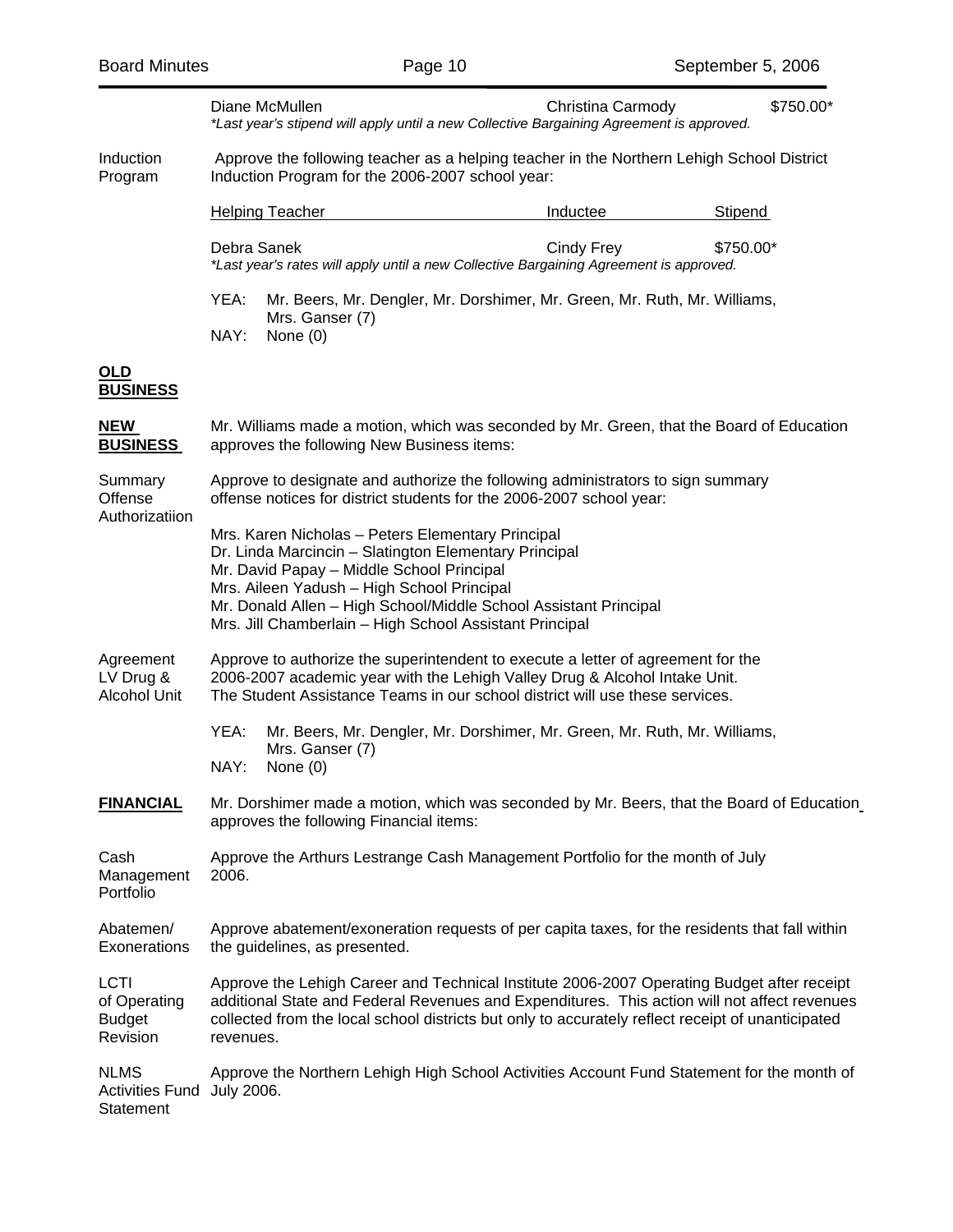YEA: Mr. Beers, Mr. Dengler, Mr. Dorshimer, Mr. Green, Mr. Ruth, Mr. Williams, Mrs. Ganser (7)

NAY: None (0)

Mr. Williams stated that the original goal was to have a committee of five members for the tax study commission with one of these members being a current board member but a board member being on the committee is not a requirement. In actuality they received seven applications. He figured that this board pushes community involvement and when you have seven people who took the time and want to spend time on this commission we need to consider appointing them to this commission. It doesn't do anything for education funding but how that funding is coming whether it be an increase in income taxes to lower property tax. PSBA is encouraging all board members to attend the meetings. Arthurs Lestrange will be doing a presentation at the first meeting. The commission board will have to appoint among themselves a president, vice president and a secretary. The secretary does not have to be on the commission. His recommendation would be to appoint all seven applications to the tax study commission and plan on having one board member act as the secretary for the commission. He also stated that school district personnel and administration are also encouraged to attend these meetings. They are not allowed to be a voting member. Mr. Williams has volunteered to be the secretary for the tax commissions.

Mrs. Ganser stated that if we appoint all seven people that a board member can not be a member of the commission because the number of members has to be either 5, 7, or 9. She asked if perhaps they want to take one of the applicants and replace them with a board member. She also was wondering if all the applicants were diverse or any similarities that possibly one could be eliminated.

Mr. Williams said that it would be hard to eliminate just one and that is why he is recommending all applicants to be appointed. He stated that nothing is stopping any board member from attending, they just will not be able to vote. This commission will do the study and make a recommendation to the entire board. The board then will have final power. He is hoping that the board will take that study into much consideration. The board does actually have final say.

Mrs. Ganser asked if again Mr. Williams was willing to be the liaison for the board.

Mr. Williams said that he would be more than willing to be the liaison or secretary for the commission.

Mr. Green asked if that can technically be done. Can we appoint a board member that is not on the commission as the secretary of the commission.

Mr. Williams said that the commission would have to choose their on secretary.

Mr. Green said you can volunteer but that we can not force the commission to take you as the secretary for the commission.

Mrs. Ganser asked all board members if they feel comfortable with not having a board member on the commission.

Mr. Ruth asked if all the members have been contacted and if they are willing to serve on the commission.

Mr. Williams said that they have not been contacted because we do not have phone numbers, only addresses. He figured that if they took the time to complete the survey, they must want to serve on the commission.